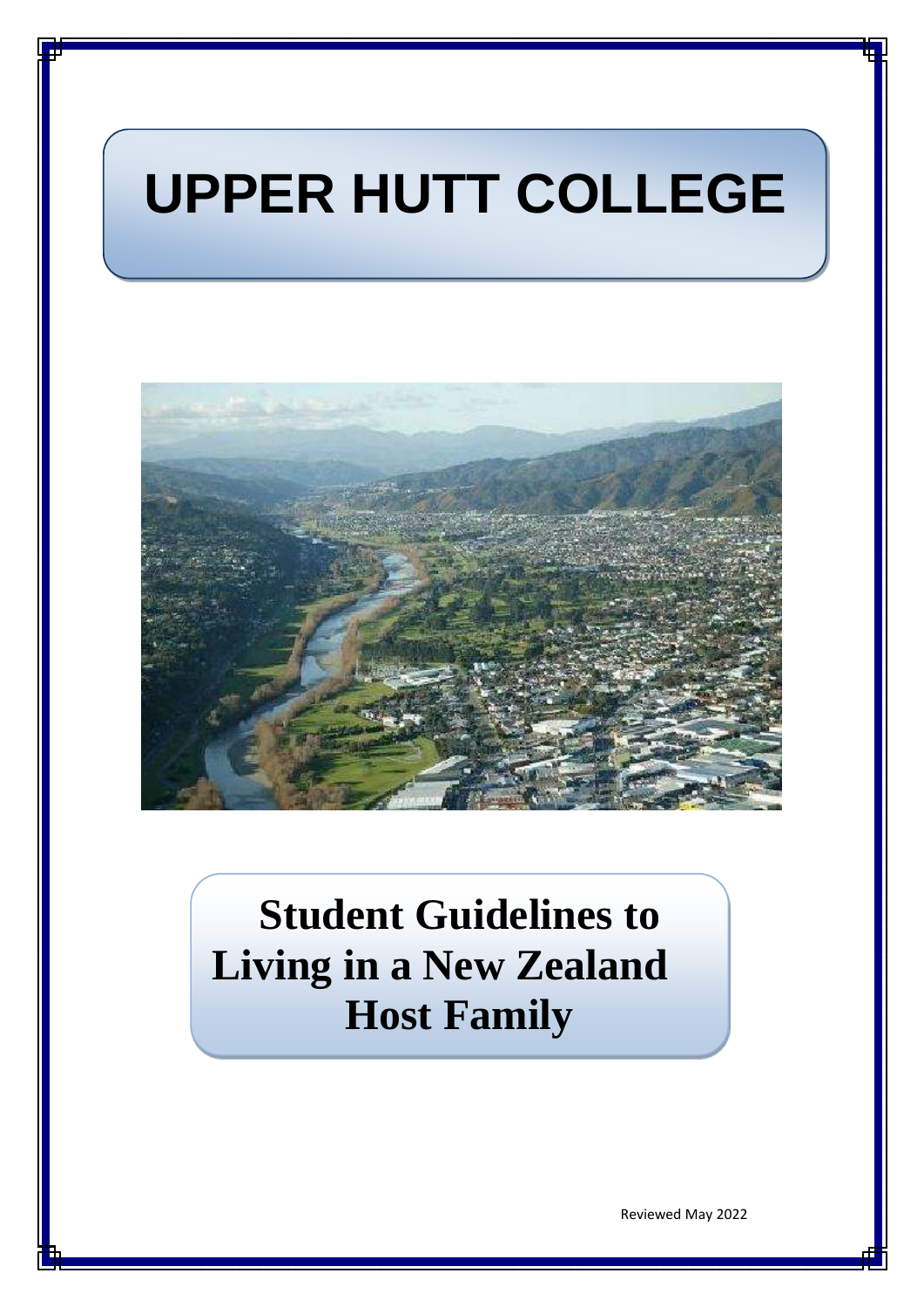### **Dear Student,**

**Welcome** to Upper Hutt, Wellington, New Zealand, and to your host family. We hope you enjoy our lovely city and our friendly people.

This booklet contains some information and suggestions to help you to enjoy living with your New Zealand host family.

You will find many things are different – some things you will like and other things may make you feel uncomfortable at first. This is quite normal so be patient with yourself and with others around you. Adjusting to another culture and way of life takes time.

Remember, it is good to ask when you don't know what to do. If you have any problems while staying in a host family provided by Upper Hutt College, you must call or make an appointment to see the International Student Manager. We want to do our best to support you in your adjustment to study in New Zealand. It is to everyone's advantage that you adjust quickly and are happy in your homestay.

If you have problems relating to your study, please speak to the Deputy Principal Ms Van Maren.

Please read the following information carefully; this will help you to understand what is provided for you and also what we expect of you living in our host families. **Please also read the full PDF version that has been sent to you.**

Belinda Walker International Student Manager Upper Hutt College [international@upperhutt.school.nz](mailto:walkerb@upperhutt.school.nz) Phone 027 434 8864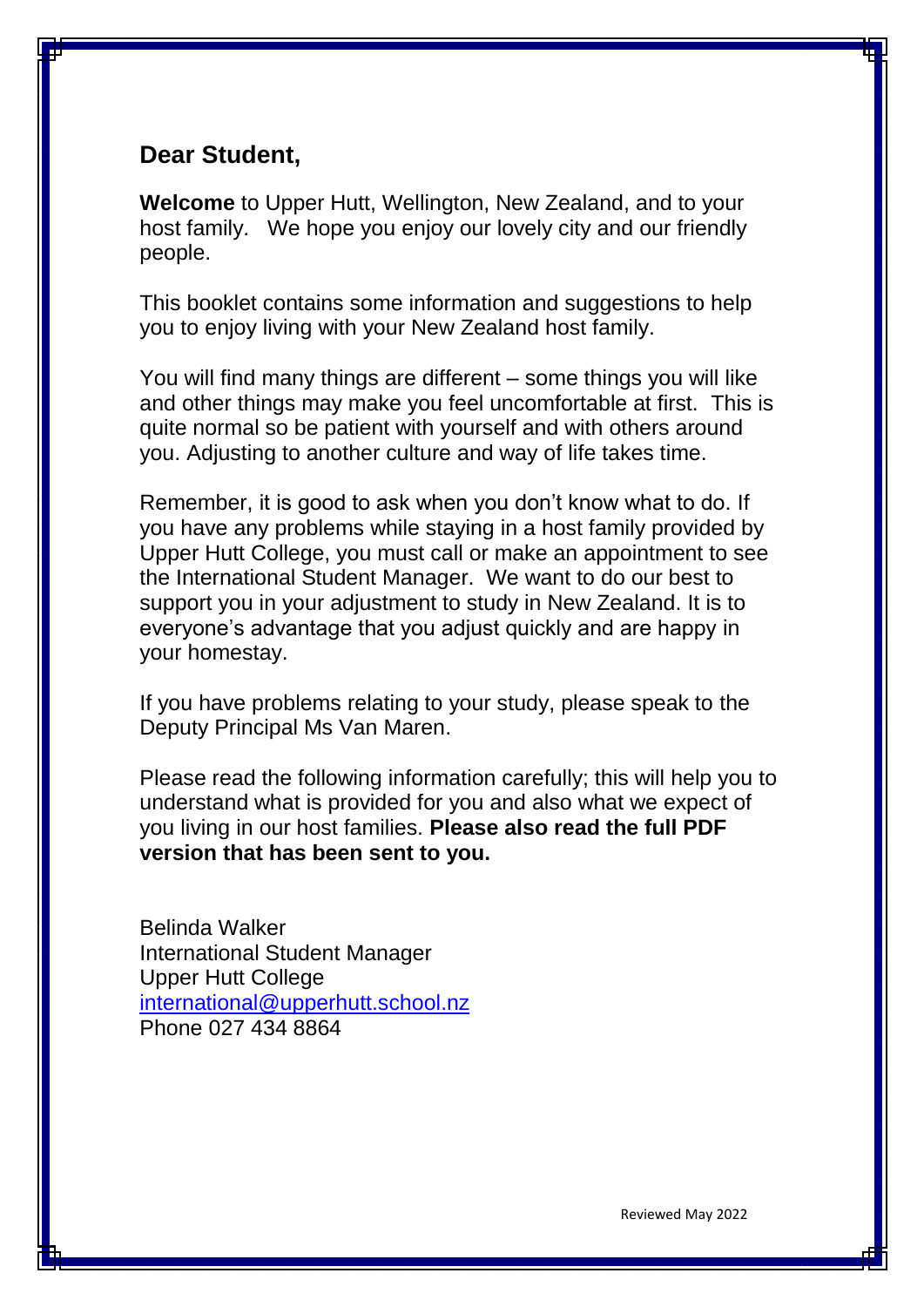## **Guidelines to living in a NZ Home**

Keeping these simple guidelines of respect will help make your homestay experience a happy one.

- $\triangleright$  Be part of the family enjoy your host parents, brothers and sisters. Respect them and be friendly. They will treat you the same way.
- $\triangleright$  Remember this is your home it is not a hotel. Respect the personal and private property of your family. Always ask before borrowing or using any items.
- $\triangleright$  If you make a mess please clean up after yourself. As a homestay student you are a member of the family, not a guest, and should therefore contribute to the upkeep of the family home the same as everyone else, e.g. washing dishes etc., making your bed and keeping your bedroom tidy.
- $\triangleright$  If you break anything then please be honest and own up. Offer to pay for the damage.
- $\triangleright$  You must always tell your homestay where you are and ask permission if you want to go somewhere. They also need to know how you will get there and back and when you are coming home. **Don't be late!** Your host family may worry about you if they do not know where you are or if you are not home when you say you are going to be. You **must** have your mobile phone switched on.
- $\triangleright$  Ask for permission to invite friends to your house.
- $\triangleright$  Leave a contact phone number, or mobile number (switched on) with your host family when you are away from the home
- **Keep your host family's name, address, mobile phone and home phone numbers with you at all times. Also keep the name and phone number of your Homestay Manager with you.**
- $\triangleright$  Try to keep your room clean and tidy.
- $\triangleright$  Make sure you keep yourself and your clothes clean and fresh.

**Remember: Just as it is in your home country, no two families are the same. The same applies to New Zealand families. It is important that you discuss the specific house rules for your homestay so that everyone understands what is expected of them.**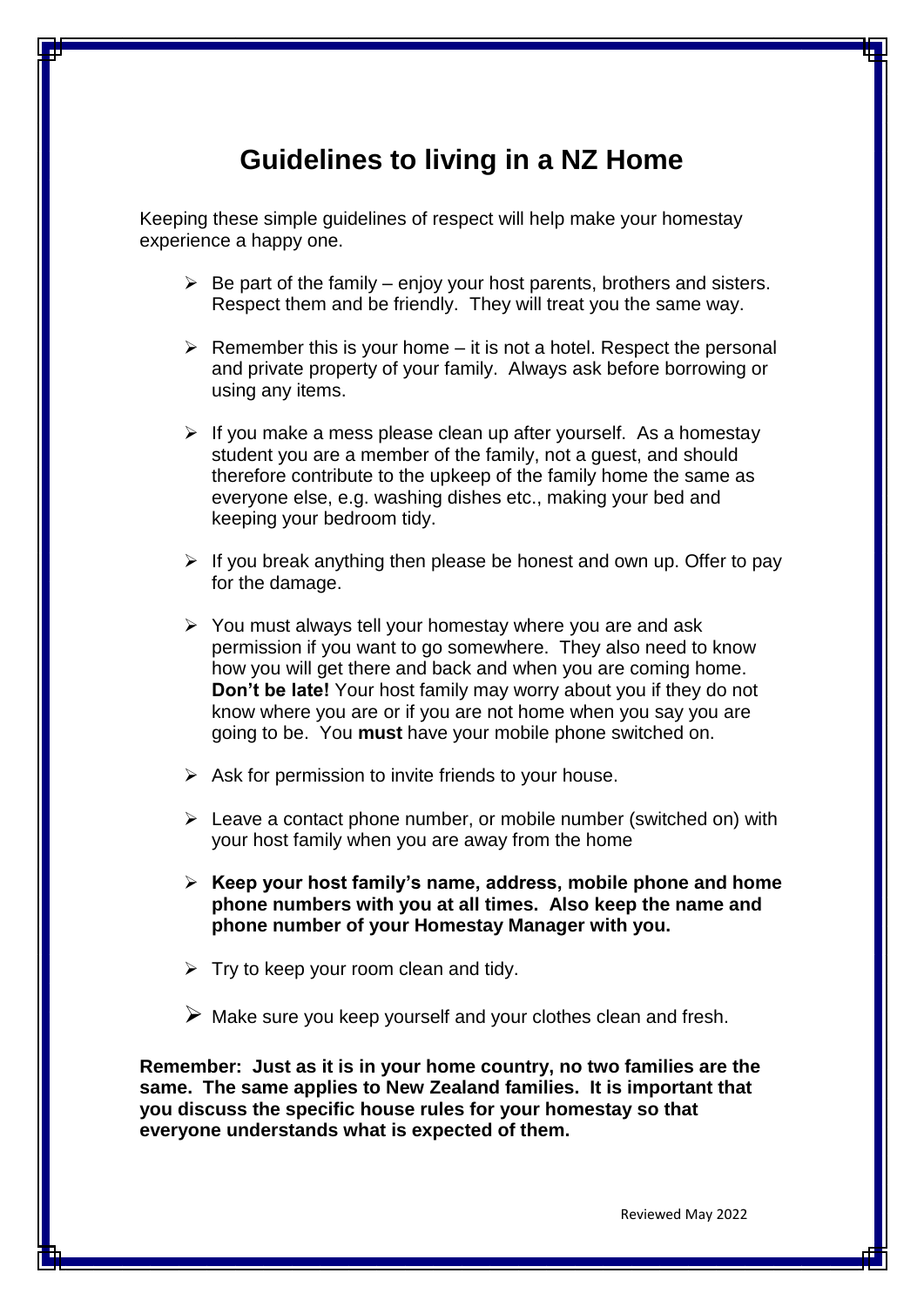## **Meals**

Your host family will feed you 7 days per week (3 meals per day). In every family there are usually set meal times when the family sits down together to eat and exchange news. It is expected that you will join the family at these times.

If for any reason you are going to be late for a meal you must telephone your homestay parents to tell them so. If you wish to be away for a meal, you must have your homestay's permission to do this.

New Zealand food may be very different to what you are used to but please try everything. If you decide that you don't like some things tell your homestay family so that they can give you something different. Tell your homestay parents what food you would like for your lunch each day.

You will receive breakfast and an evening meal during the week days along with food to take for lunch. In the weekends you will receive breakfast, a light lunch and an evening meal. Sometimes in the weekend you will be able to help yourself and cook what you like to eat.

#### **Breakfast**

Usually New Zealand families help themselves for breakfast. Cereal, fruit, toast, tea, milo and coffee are just some of the things that may be provided. Some homestays may have a cooked breakfast like bacon and eggs or pancakes in the weekends when there is more time.

#### **Lunch**

During the week your lunch will more than likely consist of sandwiches, muesli bars or some alternative snack food as well as fruit. Your lunch is your responsibility to prepare. In the weekends you or your host mother/father may make lunch. It may be filled rolls, sandwiches, salads, fruit, noodles, soup, a meat pie etc. You may need to speak to your host mother/father and tell her/him what you like for your lunch.

#### **Dinner**

This meal is eaten together and you should be on time for this meal. This is when the family talk about their day and relax together. It is all right to say 'no thank you' to food if you do not like it, but you must be prepared to try new foods and not expect your host parents to always cook food from your country. They may try but it will probably not be the same as you are used to.

It is good manners in New Zealand to wait until others start eating before you begin, and to not leave the table until everyone has finished. If you need to leave early, say, "Excuse me, please. May I leave the table?"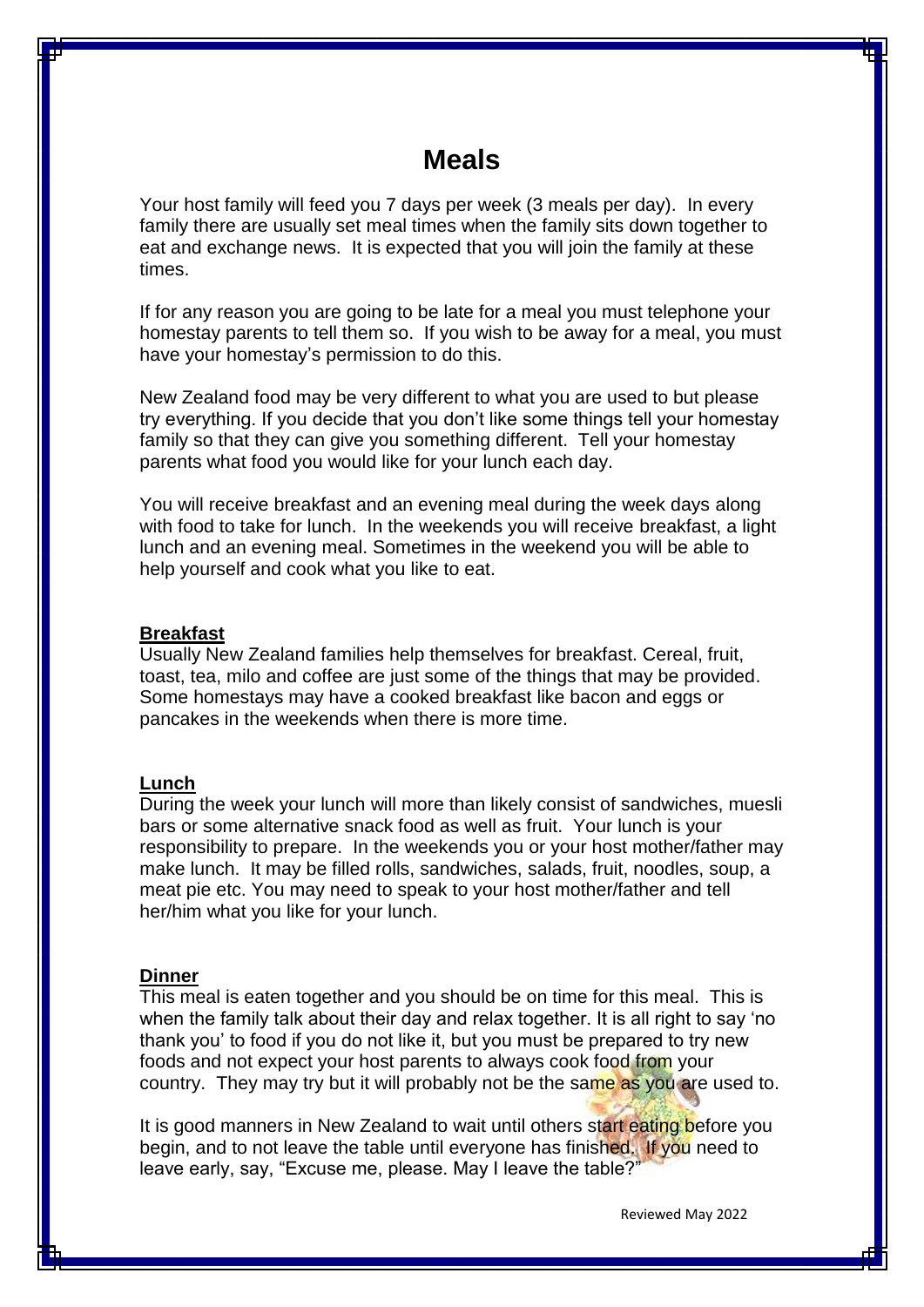You are part of the family and it is expected that everyone help. For example, setting the table, clearing the table, washing the dishes and emptying the dishwasher are jobs you could help with.

Ask your host mother/father what snack foods you can eat between meals. Do not help yourself without asking unless you have been told to do so.



## **Housework**

In most families everyone, both male and female, share the household duties. You may be asked or expected to help daily with some jobs around the house.

For example:

- $\triangleright$  Preparing the vegetables for dinner
- $\triangleright$  Washing and drying dishes
- $\triangleright$  Bringing firewood into the house
- $\triangleright$  Taking out rubbish bins (garbage)
- $\triangleright$  Mowing lawns
- $\triangleright$  Vacuuming the carpet
- $\triangleright$  Cleaning the bathroom
- $\triangleright$  Washing your own clothes
- $\triangleright$  Setting and clearing the table

If you do not know how to do any household jobs, ask your family.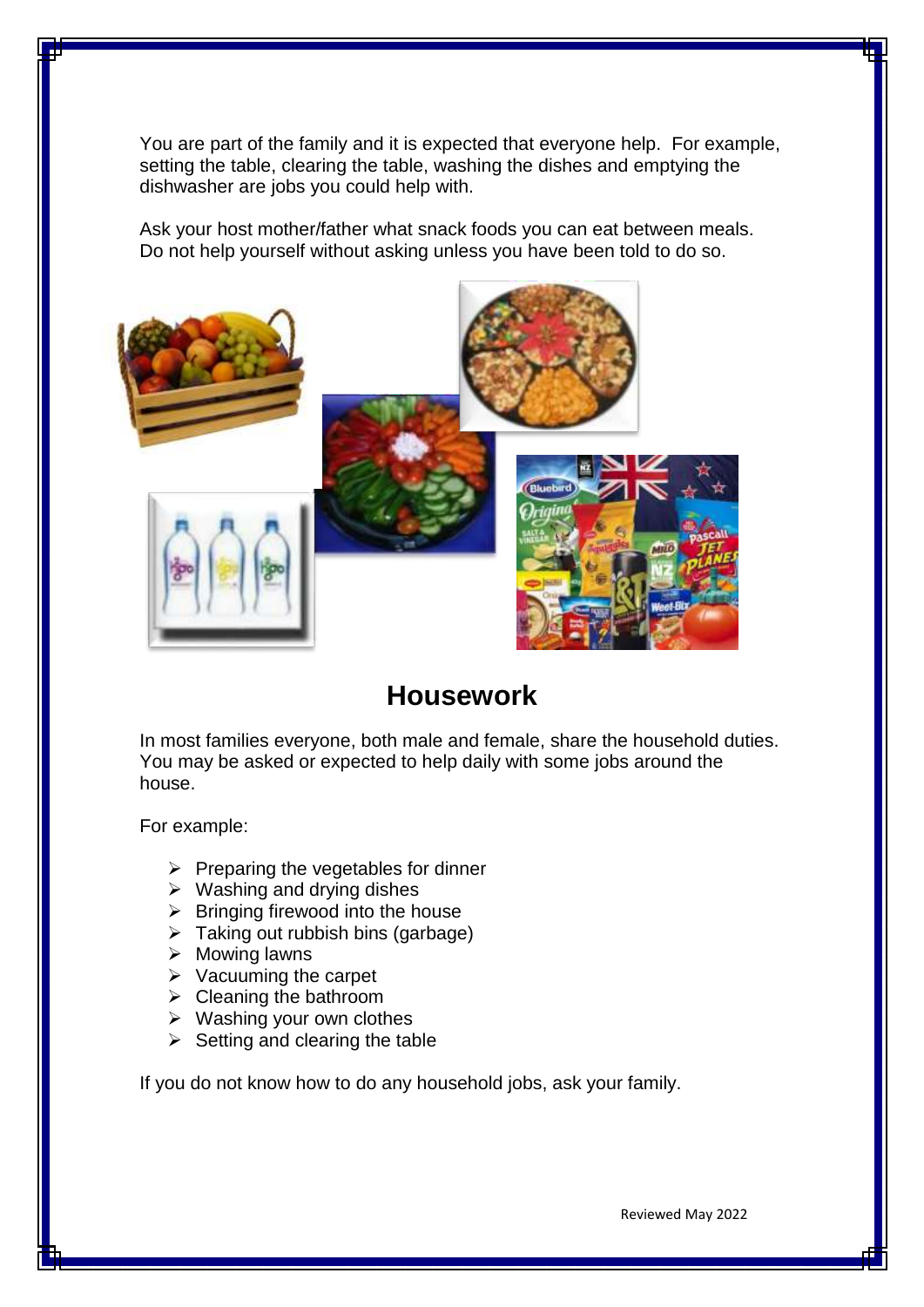## **Important Points to Remember**

- $\triangleright$  Your homestay parents may let you use their computer. However, it must only be used for study purposes and keeping in touch with your family. Under **no circumstances** access websites that cause offence to the homestay.
	- $\triangleright$  The homestay will supply you with a heater. However, that does not mean you can leave it on all day and night. Electricity is expensive in New Zealand. Therefore, please be considerate and only use the heater when necessary or to warm up your room. Make sure you turn it off when leaving the room. If you have a window open, do not have the heater going.
	- $\triangleright$  You may have lots of study to do and your homestay will also probably be very busy with daily life. However, there will be opportunities you can take to increase your English knowledge. It is appreciated and considered polite if students help with household chores such as the dishes or preparing the evening meal. These times are wonderful opportunities for learning and practising your English. Remember, not all learning takes place from a text book or in a classroom.
	- $\triangleright$  Homestay families are happy if their student wishes to join in and be part of the family. However, you will need to be adaptable to their way of life. They will be ready to listen to you and help you in any way they can. If you have any personal problems or difficulties or you are not sure about something, don't be afraid to ask or talk to your homestay mum or dad. Don't expect you will fit into the family straight away. It takes time to build relationships.
	- **Curfews** Most of our homestay families have or have had children so they understand that you may want to go out and want to get involved in various activities. The older you are, the later families will allow you to stay out at night. Discussion and communication is the key to curfews working well with you and your host family. The most important thing is to inform your host family of your location – especially if you are going to be late home, not home for dinner, staying at a friend's house etc. This is common courtesy and also for your own safety.

| Age               | <b>Sunday - Thursday</b> | Fridav            | <b>Saturday</b>   |
|-------------------|--------------------------|-------------------|-------------------|
| Under 15 years    | To be agreed             | Under supervision | Under supervision |
| 15 vears          | between the host         | 10pm              | 10 <sub>pm</sub>  |
| 16 vears          | family and student       | 11 <sub>pm</sub>  | 11 <sub>pm</sub>  |
| 17 years and over |                          | 12 midnight       | 12 midnight       |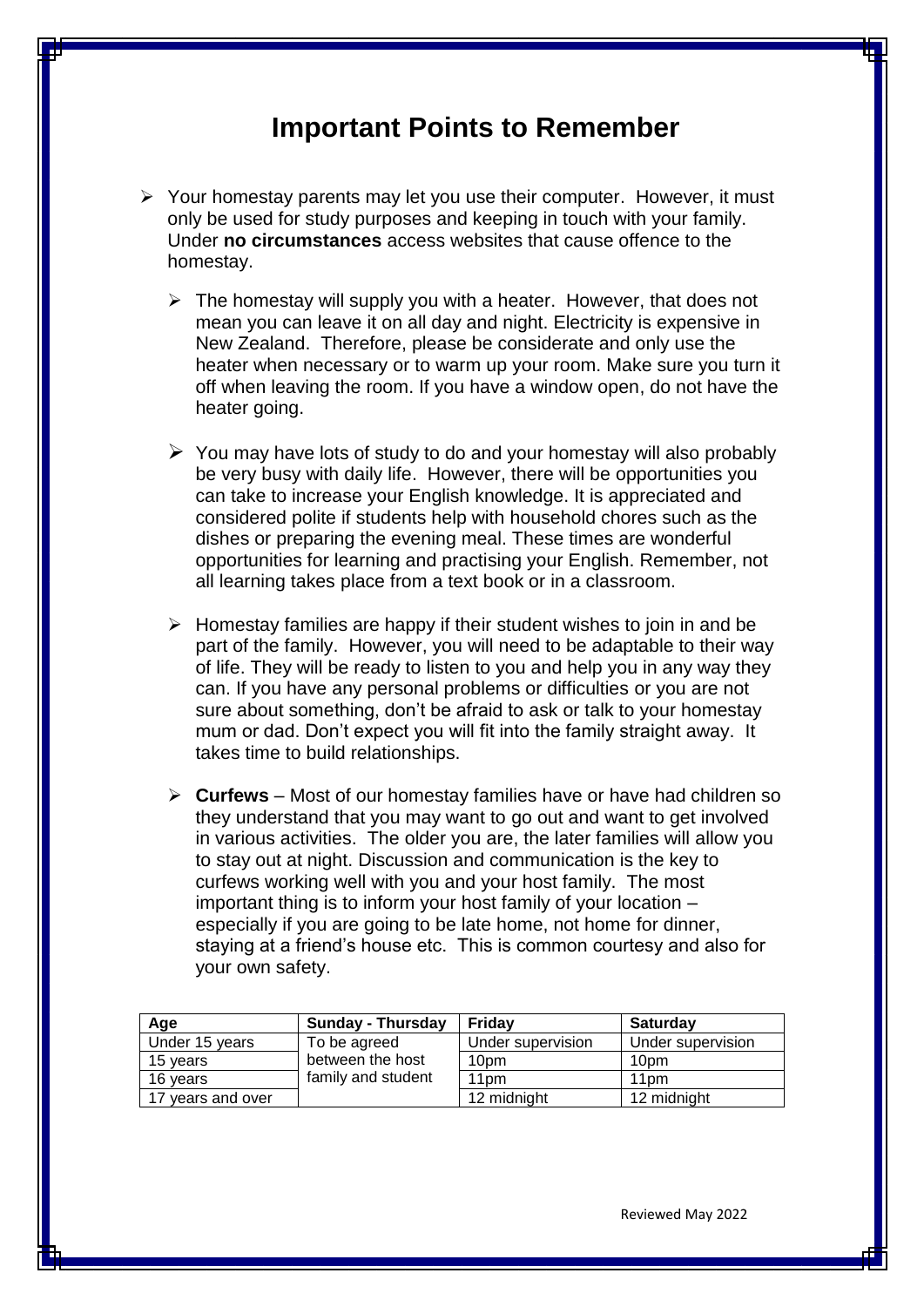## **Conflict Resolutions and Complaints Procedures**

There are procedures for dealing with complaints you may have. It is not helpful to you or anyone else to complain around your friends and associates about things you are not happy with. If you want changes to be made you must follow the procedures for dealing with your concerns.

School Matters – students must follow the complaint procedures of the school. These are:

**STEP 1** Contact:

- **Belinda Walker** if it is a homestay issue
- **Ms Van Maren, Deputy Principal** if it is a matter about your subjects, teachers or other students
- **Ms Greig** if it is a matter about money
- **STEP 2** If your concerns aren't dealt with to your satisfaction, see Ms Van Maren
- **STEP 3** If your concern or complaint is not dealt with to your satisfaction, you or your parents can write to the Principal, Ms Taylor, or the Board of Trustees.

**STEP 4** If, at this stage, you are still not satisfied with the outcome, you can contact the New Zealand Qualifications Authority (NZQA) by phone on 0800 697 296 or email qadrisk@nzqa.govt.nz A Complaint Form downloaded from the NZQA website can be sent to:

The Complaints Officer New Zealand Qualifications Authority PO Box 160 Wellington 6140

Or email or scan the completed form along to: schoolcode.enquiries@nzqa.govt.nz.

You must be able to show them that you have tried to get the school to act before you contact them. They will consult the school to see if anything can be done to help you.